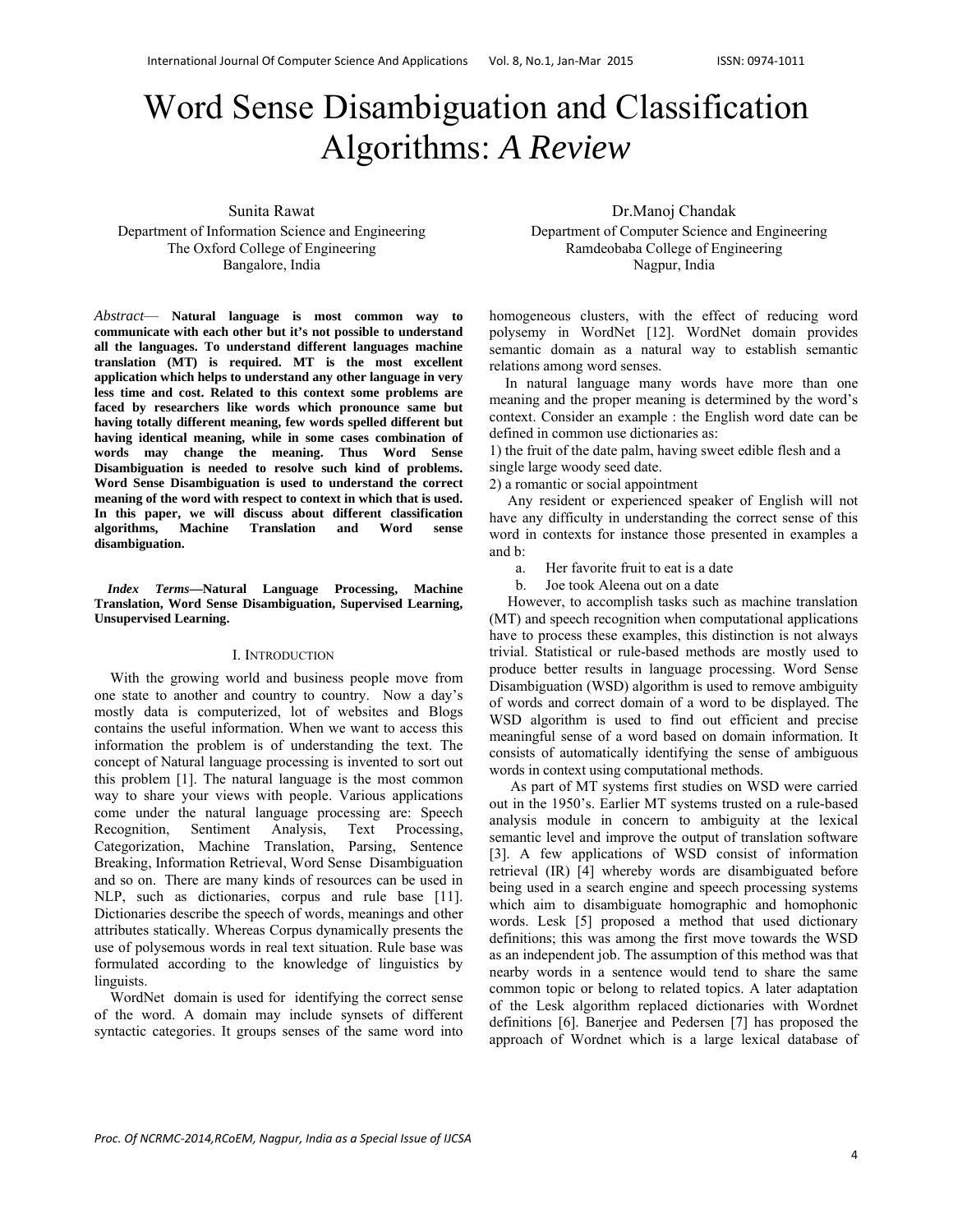English rich in semantic relations. State-of-the-art methods in WSD do not rely on dictionaries for disambiguation. Ng and Li [8] invented corpora, following them, researchers started to use corpora as the main source of knowledge for disambiguation.

# II. APPROACH

There are two approaches that are followed for Word Sense Disambiguation (WSD): Knowledge Based approach and Machine-Learning Based approach. In Knowledge based approach, it requires external lexical resources like Word Net, dictionary, thesaurus etc. In Machine learning-based approach, systems are trained to perform the task of word sense disambiguation. These two approaches are briefly discussed below:

#### *A. M*

## *achine Learning Based Approach*

In machine learning approach, the systems are trained to carry out the task of Word Sense Disambiguation. Here the role of the classifier is to learn features and assigns senses to new unseen examples. The initial input is the target word that is the word to be disambiguated and the context that is nothing but the text in which it is embedded. Part-of-Speech tagging also known as grammatical tagging is used to find the relationship with adjacent text. Features are themselves provided by the words. Feature value is the occurrence of the word in the region surrounding the target word. The techniques available based on machine learning approaches are: supervised, semi-supervised and unsupervised, among these in this paper we will focus only on supervised and unsupervised techniques.

# *B. Dictionary Based Approach*

Dictionary Based Approach provides both the means of constructing a sense tagger and target senses to be used. Machine Readable Dictionaries (MRD) are used to perform large scale disambiguation. In this approach, all the senses of a word that needs to be disambiguated are retrieved from the dictionary. These senses are then compared to the dictionary definitions of all the remaining words in context. The sense with highest overlap with these context words is chosen as the correct sense.

## III. METHODOLOGY

 In this paper we have discussed about the two methods. First is supervised learning and second one is unsupervised learning.

# *A. Supervised Learning Method*

 The learning here perform in supervision. Let us take the example of the learning process of a small child. The child doesn't know how to read/write. He/she is being taught by the parents at home and then by their teachers in school. Their each and every action is supervised by the teacher. Supervised learning is the machine learning task of inferring a function from labeled training facts. A set of training examples makes the training facts. In supervised learning, each example is a pair consisting of an input object and a desired output value [13].



Fig. 1. Supervised Learning Model

 In supervised learning, it is assumed that the correct (target) output values are known for each Input. So, actual output is compared with the target output, if there is a difference, an error signal should be generated by the system. This error signal helps the system to learn and reach to the desired or target output.

# *B. Usupervised Learning Method*

No supervision is provided in case of unsupervised learning. Take an example of a tadpole. Child fish learns to swim without any supervision therefore its leaning process is independent. In this technique, feature vector representations of unlabeled instances are taken as input and are then grouped into clusters according to a similarity metric. These clusters are then labeled by hand with known word senses.



Fig. 2. Unsupervised Learning Model

In machine learning, the task of unsupervised learning is to find hidden structure in unlabeled data. Corrections to the network weights are not performed by an external agent, as in many cases we also do not know what solution network should produce. Network itself has to decide what output is best for a given input and reorganizes accordingly [14]. We will make a distinction between two classes of unsupervised learning: reinforcement learning and competitive learning. In reinforcement learning each input produces a reinforcement of the network weights in such a way as to enhance the reproduction of the desired output. In competitive learning, the elements of the network compete with each other for the "right" to provide the output associated with an input vector.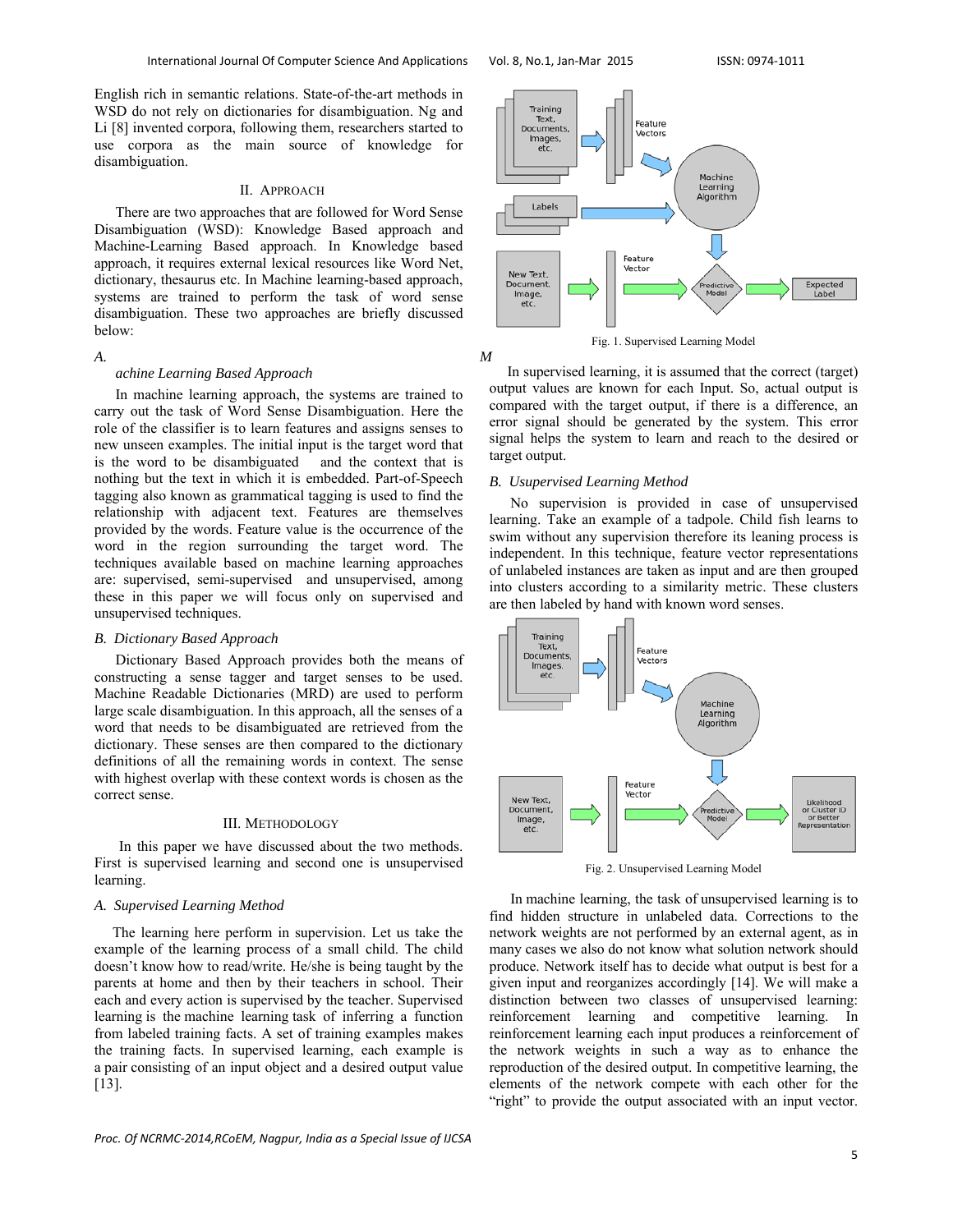Only one element is allowed to answer the query and this element simultaneously inhibits all other competitors.

# IV. ALGORITHMIC APPROACH

In this paper we have discussed 3 supervised and 3 unsupervised algorithmic approaches.

## *A. A*

# *lgorithms based on Supervised Learning*

Based on supervised learning 3 algorithms compared in this study (Support Vector Machines, Neural Network, Decision Trees) are generally used for WSD and differ considerably in their ways of performing classification. Three of these classifiers namely Naive Bayes, Decision Trees and Maximum Entropy are available in the Natural Language Toolkit (NLTK) [9], and rest one that is Support Vector Machines is available in WEKA Machine Learning Workbench [10].

# *1. Support Vector Machines (SVM) Classifier*

 Support Vector Machines (SVMs) is a new class of machine learning techniques which first introduced by Vapnik [15]. SVM is one of the most robust and successful classification Algorithms. It is based on the principle of structural risk minimization. SVM Classifiers attempt to partition the data space with the use of linear or non-linear delineations between the different classes [19]. The key in such classifiers is to determine the optimal boundaries between the different classes and use them for the purposes of classification [19]. SVMs have been applied successfully in many text classification tasks because of their principle advantages as follow[20]: robust in high dimensional spaces, in which over fitting does not affect so much the computation of the final decision margin; robust when there is a sparsely of samples and most text categorization problems are linearly separable. Additionally, SVM method is flexible and can easily be combined with interactive user feedback methods.

#### 2. *Neural Network Classifier*

 Neural networks have considered as an important tool for classification. The recent vast research activities in neural network classification have found that neural networks are a good option to various conventional classification methods [22]. These classifiers consists of an input layer where patterns are presented, one or more hidden layers where actual processing is done and an output layer where answer is output [23].The basic unit in a neural network is a neuron or unit. The inputs to the network correspond to the attributes measured for each training tuple which are fed into the units making up the input layer. After weighting they are fed at the same time to a hidden layer. Usually number of hidden layers is only one but it may be arbitrary. The weighted outputs of the last hidden layer are input to units making up the output layer, which emits the network's prediction [23]. Neural networks have many advantages, we can summarize some of them as [22] states as follow; first, Neural networks are able to tolerate noisy data as well as able to classify patterns on which they are not been trained. Second, inherently parallel, so parallelization techniques can be used to speed up the computational process. Third, ANN is nonlinear model that is easy to use and understand compared to statistical methods. Finally, ANN with Back propagation (BP) learning algorithm is widely used in solving various classification and forecasting problems. Although BP convergence is slow but it is guaranteed.

## 3. *Decision Tree Classifier*

 Decision trees are one of the most powerful used  $A$ inductive learning methods. These classifiers are most commonly used particularly for data mining. Their robustness to noisy data and their capability to learn disjunctive expressions seem suitable for document classification [21]. They are designed with the use of a hierarchical division of the underlying data space with the use of different text features [19]. They are performed in two phases either tree building (top-down manner) or tree pruning (bottom-up manner). Decision tree method takes the data described by its features as input. It partitions the data of records recursively using breadth-first approach or depth first greedy approach until all the data items have assigned to a particular class.

# *B.* Algorithms based on Unupervised Learning

 Clustering is a type of unsupervised learning. In clustering method, objects of the dataset are grouped into clusters, like each group is different from other and the objects in the same group or cluster are very similar to each other. In clustering there are no predefined set of classes which means that resulting clusters are not known before the execution of clustering algorithm [25]. Three different clustering algorithms are chosen to investigate, study and compare them. The algorithms that are chosen are: Self-Organization Map(SOM) algorithm, k-means algorithm and hierarchical algorithm.

# 1. Self-Organization Maps (SOM)

 Self Organization Map (SOM) uses a competition and cooperation mechanism to achieve unsupervised learning. SOM is proposed by professor T. Kohonen in1982. After adequate training the output layer of a SOM network will be separated into different regions. And different neurons will have different response to different input samples. As this process is automatic, all the input documents will be clustered.

Algorithm for SOM for text clustering can be summarized as follows:

1) Initialization: Assign some random number for all the neurons in the output layer and normalized.

2) Input the sample: Choose randomly one document from the document collection and send it to the SOM network. 3) Find the winner neuron: Calculate the similarity between the input document vector and the neuron vector, the neuron with the highest similarity will be the winner.

4) Adapt the vectors of the winner and its neighbors.

By using equation (1) adaptation can be found:

$$
m_i(t+1) = m_i(t) + \alpha(t) h_i(t) |x(t) - m_i(t)|
$$

Where  $x(t)$  is the document vector or time t,  $m_i(t)$  is the original vector of neuron I,  $m_i(t+1)$  is the neuron vector after adaptation.  $\alpha(t)$  and  $h_i(t)$ are the learning rate and neighbor rate respectively.  $\vert x(t) - m_i(t) \vert$  represent the distance between neuron vector and document vector. The winner and its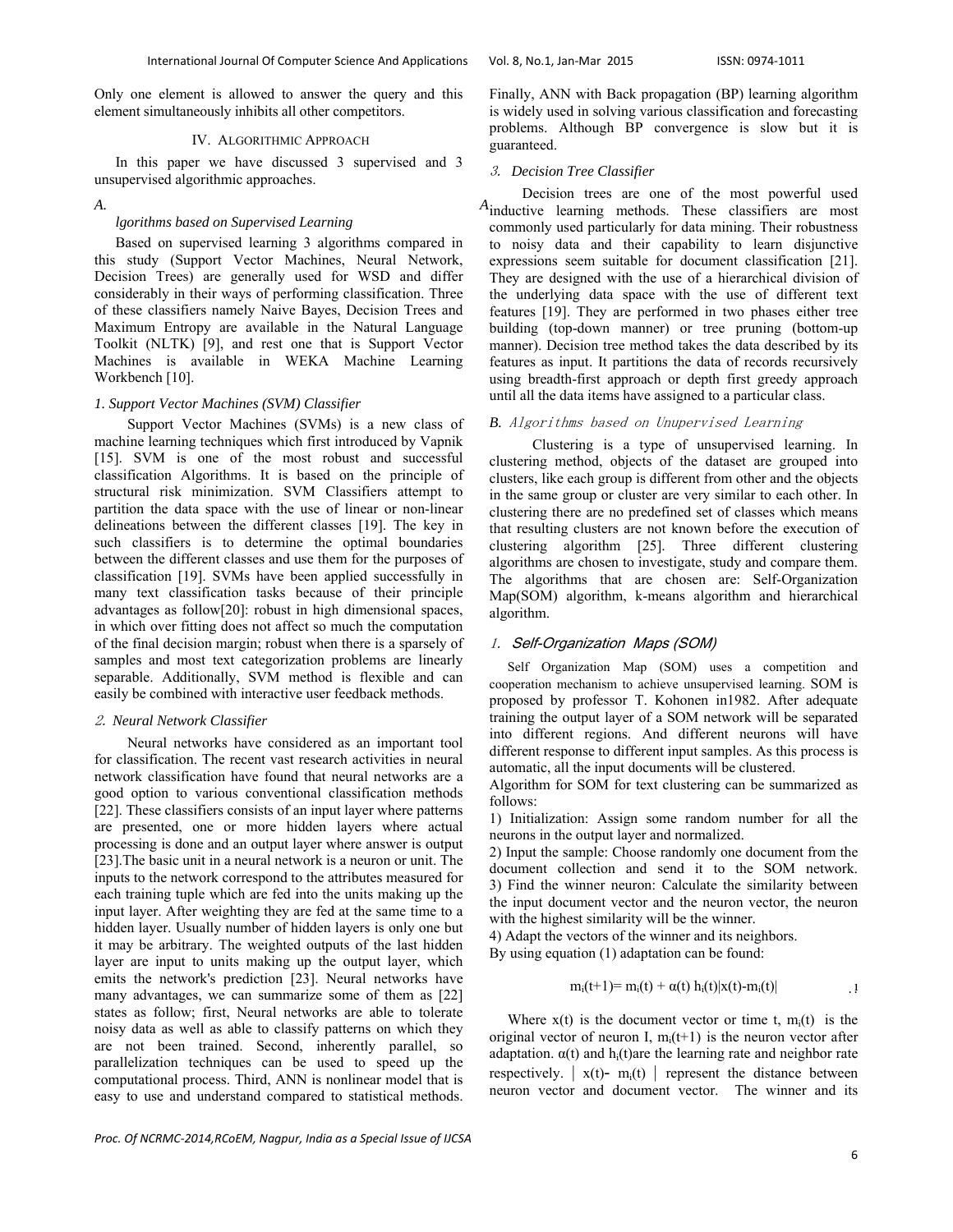neighbors are more nearer to the input document vector, after the adaptation. As a result these neurons will be more competitive if similar documents are input again.

## *2. Hierarchical Clustering*

 Hierarchical methods are well known clustering technique that can be potentially very useful for various data mining tasks. These type of clustering scheme produces a sequence of clustering in which each clustering is nested into the next clustering in the sequence [24]. Since hierarchical clustering is a greedy search algorithm based on a local search, the merging decision made early in the agglomerative process are not necessarily the right ones. Hierarchical methods are commonly used for clustering in Data Mining. To explain how hierarchical clustering algorithm works following is the pseudo code:

1. Compute the proximity matrix containing the distance between each pair of patterns (clusters).

2. Find the most similar pair of clusters using the proximity matrix and combine them into one cluster. To reflex this merge operation updates the proximity matrix.

3. If all patterns are in one cluster, stop or else, go to step 2.

# *3. k-means for text clustering*

 K-means is partition-based clustering method where items are classified as belonging to one of K-groups. The outcome of partitioning method is a set of K clusters, such that similar items falls or belongs to same cluster. Every cluster contains a centroid or a cluster representative. When the clusters are more, the centroids can be further clustered to produce hierarchy within a dataset<sup>[25]</sup>. K-means algorithm uses an iterative approach to cluster the database. The value of K that is number of clusters is defined by the user which is fixed. Euclidean Distance is used for calculating the distance of data point from the particular centroid. This algorithm consists of four steps:

# 1. Initialization: Initialize data set, number of clusters and

the centroid for each cluster.

2. Classification: The distance is calculated for each data point from the centroid and the data point having minimum distance from the centriod of a cluster is assigned to that particular cluster.

3. Centroid Recalculation: recalculation of the centriod.

- 4. Convergence Conditions:
	- Stop after reaching defined number of iterations.
	- Stop when there is no exchange of data points between the clusters.
	- Stop when a threshold value is achieved.

5. If above conditions are not satisfied, go to step 2 and repeat till the given conditions are satisfied.

# COMPARATIVE ANALYSIS

In this paper we have done comparative analysis for 3 supervised and 3 unsupervised algorithms.

# *A. Analysis of Supervised classifires*

Supervised classification is one of the tasks most frequently carried out by intelligent techniques. The large number of techniques have been developed, some of which have been

*Proc. Of NCRMC‐2014,RCoEM, Nagpur, India as a Special Issue of IJCSA*

discussed in the previous sections. The table I shows the comparative studies of some commonly used classification techniques from the existing evidence and theoretical studies [16] [17] [18]. This comparison shows that not a single learning algorithm outperform other algorithm all over the other datasets.

TABLE I. COMPARATIVE STUDY OF COMMONLY USED SUPERVISED **CLASSIFIER** 

| Classifier            | Accuracy  | Speed of | Speed of       |
|-----------------------|-----------|----------|----------------|
|                       |           | Learning | Classification |
| <b>Decision Trees</b> | Good      | V. Good  | Excellent      |
| <b>Neural Network</b> | V. Good   | Average  | Excellent      |
| <b>SVM</b>            | Excellent | Average  | Excellent      |

# *B. Analysis of Unsupervised classifires*

 According to the number of cluster, k (Table II), except for hierarchical clustering, all clustering algorithms compared here require setting k in advance. Here, the performance of different k's is compared in order to test the performances that are related to k. To simplify the situation and to make the comparisons easier, k is chosen equal to 8, 16, 32 and 64 and the lattices for SOM are the square of them.

 To compare hierarchical clustering with other algorithms, the hierarchical tree is cut at two different levels to obtain corresponding numbers of clusters (8, 16, 32 and 64). As a result, as the value of k becomes greater the performance of SOM algorithm becomes lower. However the performance of k-means algorithms becomes better than hierarchical clustering algorithm.

TABLE II. THE RELATIONSHIP BETWEEN NUMBER OF CLUSTERS AND THE PERFORMANCE OF THE ALGORITHMS

| Number of      | Performance |         |            |  |
|----------------|-------------|---------|------------|--|
| clusters $(K)$ | <b>SOM</b>  | K-Means | <b>HCA</b> |  |
|                |             |         |            |  |
|                |             |         |            |  |
|                |             |         |            |  |
|                |             |         |            |  |

The performance of hierarchical algorithm goes decreasing and time for execution increased as the number of records increases.

TABLE III. THE RELATIONSHIP BETWEEN NUMBER OF CLUSTERS AND THE ACCURACY OF THE ALGORITHMS

| Number of      | Accuracy   |         |      |
|----------------|------------|---------|------|
| clusters $(K)$ | <b>SOM</b> | K-Means | HCA  |
|                | 1001       | 1112    | 1090 |
| 6              | 920        | 1089    | 960- |
| 24             | 830        | 910     | 850  |
| າາ             | חגד        |         | 760  |

 According to the accuracy(Table III), SOM shows more accuracy in classifying most of the objects to their clusters than other algorithms. But as the number of k becomes greater the accuracy of hierarchical clustering becomes better until it reaches the accuracy of SOM algorithm. K-means algorithm